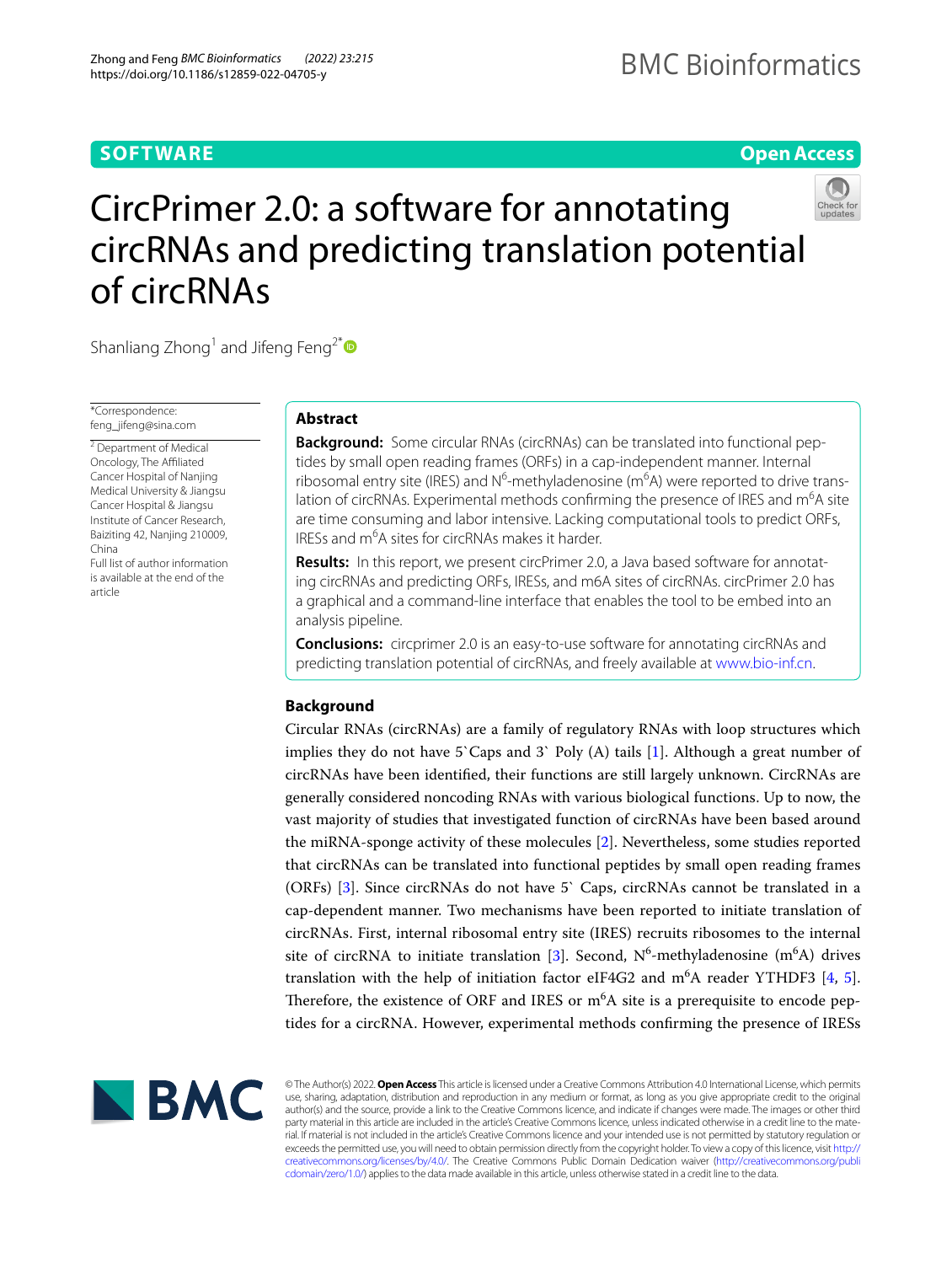and m $^{6}$ A modification sites are time consuming and labor intensive [[5,](#page-6-4) [6\]](#page-6-5). Lacking computational tools to predict IRESs and m<sup>6</sup>A sites as well as ORFs for circRNAs makes it harder. At present, no tool predicts ORFs, IRESs or m<sup>6</sup>A modification sites specificity for circRNAs.

Here, we present circPrimer 2.0, a user-friendly software to help researchers study circRNAs. We rewrote all codes of former version of circPrimer [\[7\]](#page-6-6). CircPrimer 2.0 includes all features of former version, with optimized performance. Besides annotating circRNAs and determining specifcity of circRNA primers, circPrimer 2.0 can show conserved circRNAs, and predict ORFs, IRESs and m<sup>6</sup>A modification sites. The results are presented visually and can be saved as PDF format. CircPrimer 2.0 also provides command-line interface, therefore it can be integrated into analysis pipelines.

# **Implementation**

#### **Prediction of ORFs**

To predict ORFs for a circRNA, the start codons and stop codons are searched for each frame. When two or more start codons are found in the upstream of a stop codon in a frame, we choose the one far from the stop codon as the start codon. Studies have reported that circRNA containing an infinite ORF can be efficiently translated to produce a long-repeating peptide sequence  $[8, 9]$  $[8, 9]$  $[8, 9]$  $[8, 9]$  $[8, 9]$ , thus we also predict infinite ORFs. The accuracy of ORF prediction were evaluated using ORFfinder (Linux  $\times$  64; [www.ncbi.nlm.](http://www.ncbi.nlm.nih.gov/orffinder/) [nih.gov/orfnder/\)](http://www.ncbi.nlm.nih.gov/orffinder/).

There are two situations in predicting ORFs for circRNAs. The first one is that the sequence length of a circRNA can be evenly divided by three. Figure [1](#page-2-0)a presents an example of this type of circRNA. In this situation, the frame will not shift in rolling circle translation. If there is a stop codon in a frame, the maximum length of an ORF is equal to circRNA length. If an infnite ORF is found in a frame, the frame may produce a long-repeating peptide sequence in a manner of rolling circle translation (Fig. [1a](#page-2-0)). The full sequence of the circRNA from the start codon down to the terminal codon comprises one rolling circle translation.

The second situation is that the circRNA length cannot be evenly divided by three. When an ORF spans the back-spliced junction, the frame will shift. When there is a stop codon in a frame, the maximum length of an ORF in this frame is equal to 3-folds of circRNA length (Fig. [1b](#page-2-0)). If an infnite ORF is found in a frame, the length of one repeat sequence from the start codon down to the terminal codon is also equal to 3-folds of circRNA length.

# **Prediction of IRES**

To predict IRES, we used TGBoost package ([https://github.com/wepe/tgboost\)](https://github.com/wepe/tgboost) to build the models for IRES predication with the 20,872 native IRES sequences reported by Gritsenko et al. [[10\]](#page-6-9). Wang et al. have demonstrated that using global kmer features only can obtain high prediction performance [\[6](#page-6-5)], thus we established our models using global kmer features. We randomly divided the data into training (90%) and test dataset (10%) and used tenfold cross validation to evaluate each combination of parameters. The best ft parameters were summarized to generate the fnal set of model parameters.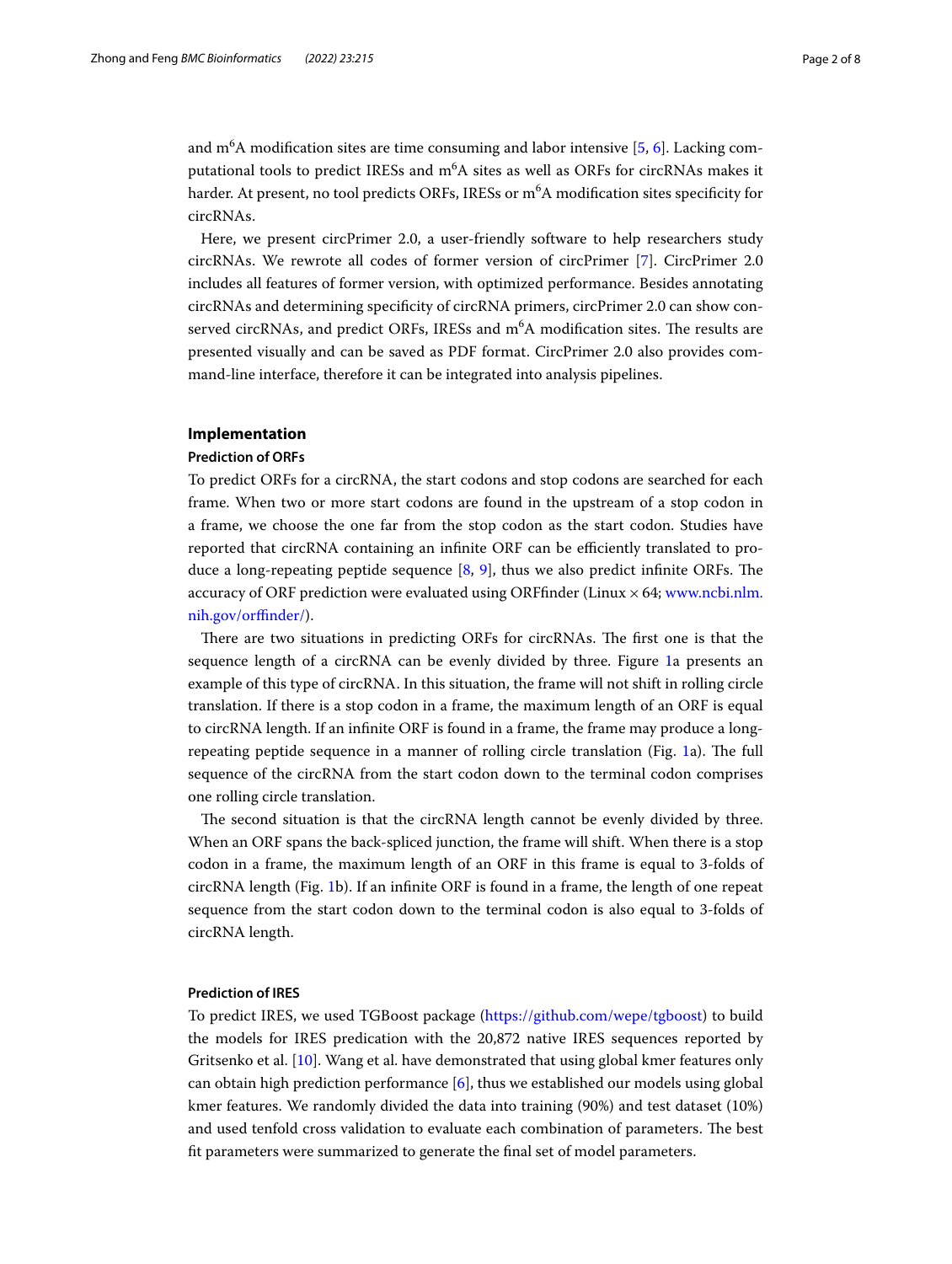

<span id="page-2-0"></span>Wang et al. divided the kmer count by the sequence length to remove the infuence of sequence length [[6\]](#page-6-5). However, we found that an IRES in a long sequence will obtain a negative result. Tat is because the kmer features are diluted by the long none IRES sequence. Therefore, we split the full circRNA sequence into fragments of 174 nt, which is equal to Gritsenko et al.' data  $[10]$  $[10]$ . The step used to split the sequence is 20 nt, i.e. every two consecutive fragments with a 154-base overlap. Then the kmer frequencies are calculated for each fragment. If 2 or more fragments are predicted as IRES, the IRES near the start codon is considered as the IRES of an ORF. It should be noted that a positive result does not mean the 174 nt fragment is IRES but the fragment contains an IRES. Command-line interface can be used to predict IRESs with shorter fragments.

# **Dataset of m<sup>6</sup> A modifcation sites**

We downloaded m<sup>6</sup>A modification sites for Human and Mouse from  $m<sup>6</sup>A$ -Atlas [\[11](#page-6-10)].  $\rm m^6$ A-Altas is a comprehensive knowledgebase for unraveling the  $\rm m^6$ A epitranscriptome, which features a high-confidence collection of reliable  $\text{m}^6\text{A}$  sites identified from seven base-resolution technologies and the quantitative condition-specifc epitranscriptome profles estimated from high-throughput sequencing samples. Because the reference genome of the m<sup>6</sup>A sites is hg19 for Human and GRCm38.p6 for Mouse, we transformed hg19 to hg38 and GRCm38.p6 to mm9 using Remap ([www.ncbi.nlm.nih.gov/genome/](http://www.ncbi.nlm.nih.gov/genome/tools/remap) [tools/remap](http://www.ncbi.nlm.nih.gov/genome/tools/remap)) for genomic locations in hg38 and mm9.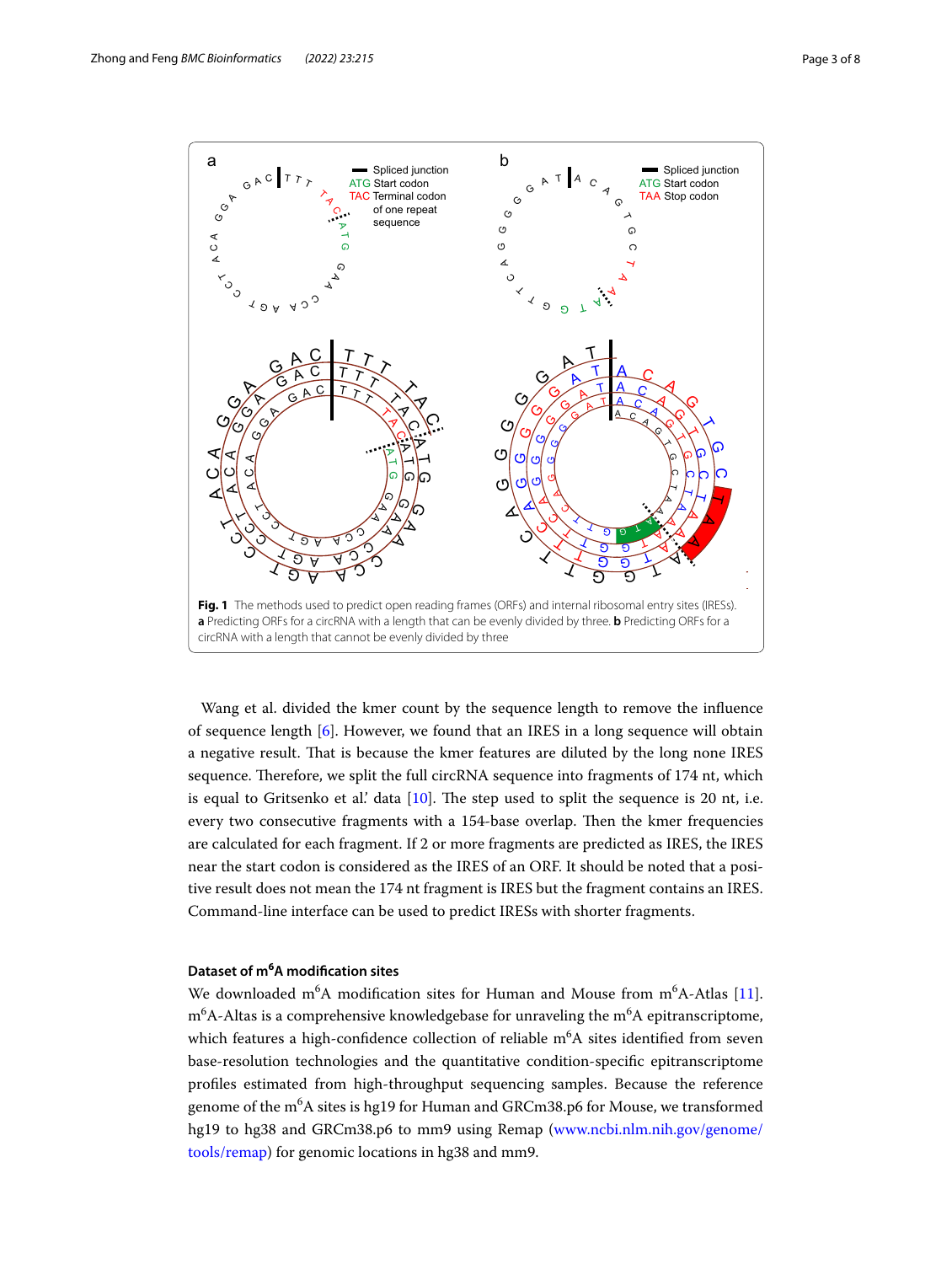Because  $m<sup>6</sup>A$  modification occurs within the consensus DRACH/RRACH motifs [\[5](#page-6-4), [12](#page-6-11), [13\]](#page-6-12), circPrimer 2.0 shows all DRACH/RRACH motifs ( $D = A$ , G or U;  $R = G$  or A;  $H = A$ , C or U) for a sequence.

# **Identifcation of homeotic circRNA**

We identifed homeotic circRNAs between Homo sapiens and Mus musculus using the following criteria:  $(1)$  The circRNAs are derived from same gene;  $(2)$  Their sequence length is identical; and (3) The identity of their sequences is larger than 80%.

# **Results**

#### **Features of circPrimer 2.0**

CircPrimer 2.0 is written in Java and provides both a graphical and command-line interface. Compared with circPrimer 1.2, circPrimer 2.0 can (1) Predict ORFs and IRESs for all circRNAs with their sequences; (2) Be integrated into analysis pipelines; (3) Show conserved circRNAs and identities between Homo sapiens and Mus musculus; (4) Run in all platforms, including Window, Mac OS X, Linux, and Solaris; (5) Search and annotate circRNAs more quickly; (6) Export data in diferent formats, Fasta, txt, or csv; (7) Save fgures in PDF format; and (8) Search and annotate circRNAs of Mus musculus. Because we used cloud database to store our data, the size of circPrimer is compressed from 3G to 4 M.

## **Evaluating ORF prediction accuracy**

We randomly selected 1000 sequences from circBase, and predicted ORFs using ORFfnder and circPrimer 2.0. Because ORFfnder is unable to predict ORFs for circR-NAs, their results cannot be compared directly. First, we removed the ORFs spanning the back-spliced junctions for circPrimer 2.0. Second, we fltered the ORFs without a stop codon for ORFfinder. Third, we compared the rest ORFs with each other. We found that the rest ORFs of circPrimer 2.0 were identical to those of ORFfnder (Additional fle [1](#page-5-0): Data S1).

Because Legnini et al. reported that a start codon, in the same frame, presented in the downstream of the first one can also drive translation  $[14]$  $[14]$ , circPrimer 2.0 highlights these inner start codons with green background (Fig. [2](#page-4-0)).

#### **Building models for IRES prediction and performance evaluation**

The tuning parameters of TGBoost model showed that the optimal parameters are  $eta=0.03$ ,  $max\_depth=5$ , scale\_pos\_weight=8.78, subsample=0.9, colsample\_ bytree=0.5, min\_child\_weight=19, gamma=0, lamda=1, alpha=0. To test accuracy in circRNAs, we searched PubMed for the studies reported coding circRNAs and obtained 10 human circRNAs [[14–](#page-6-13)[23](#page-7-0)]. Because one study did not reported detailed information, we have failed to obtain their circRNA sequence [[16](#page-6-14)]. Another study did not assess the translation initiation mechanisms [\[21](#page-6-15)]. Therefore, the two studies were removed. We used circPrimer 2.0 to predict ORFs for the rest 8 circRNAs. All ORFs were predicted by circPrimer 2.0. When predicting IRESs, it failed to fnd an IRES site in 3 circRNAs [[15,](#page-6-16) [17](#page-6-17), [22\]](#page-6-18), and predicted at least one IRES in the other 5 circRNAs, showing a sensitivity of 63% (Additional fle [2:](#page-5-1) Table S1).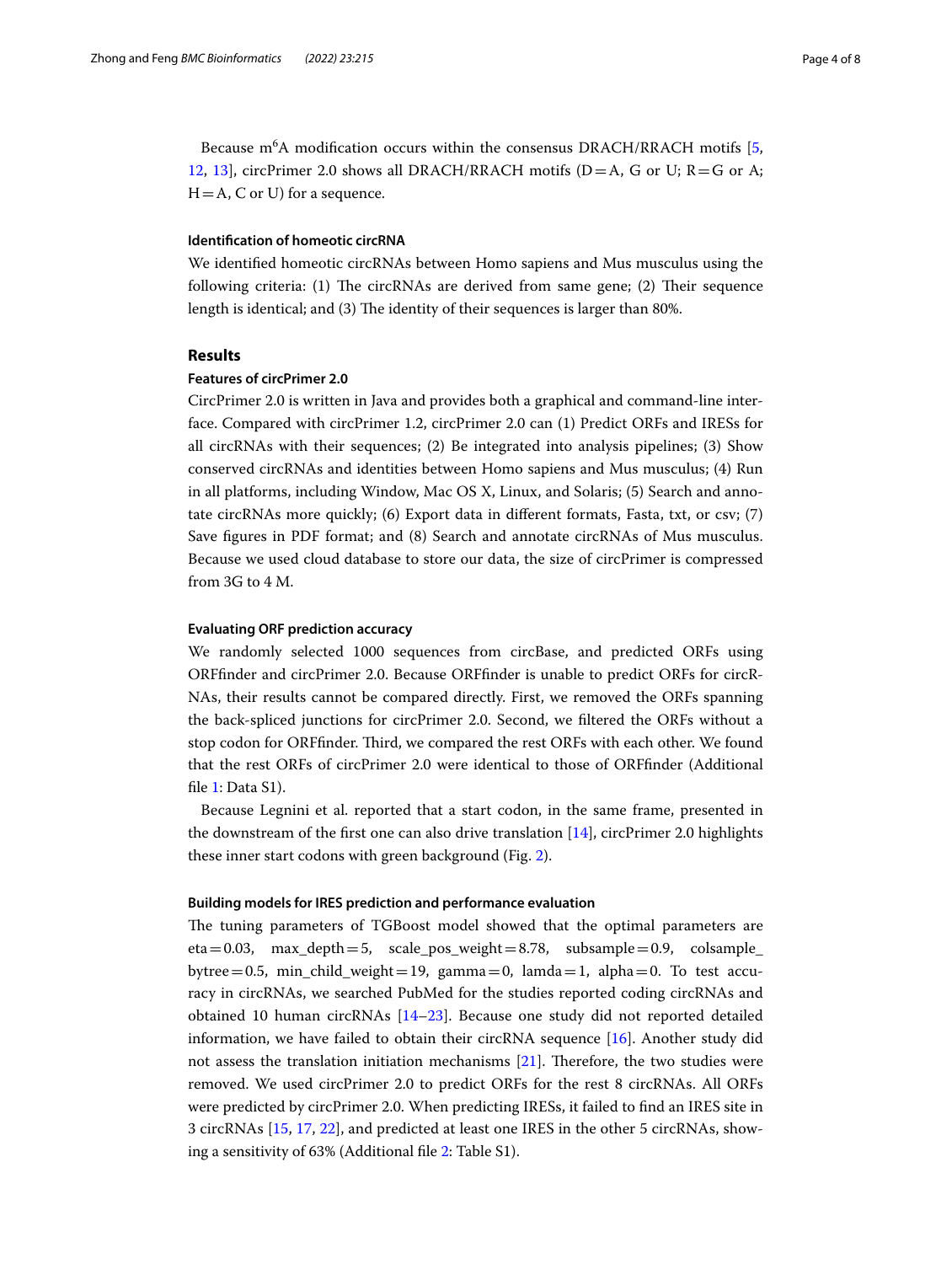

<span id="page-4-0"></span>We also assessed the performance of the model using test dataset. The accuracy predicting IRESs is 74.1%, sensitivity is 64.8% and specifcity is 75.1%.

# **Showing the predicted ORFs, IRESs and m<sup>6</sup> A modifcation sites**

After searching or annotating circRNAs or checking primers, the circRNAs will be listed in the middle panel. When clicking one item, a dialog will show the circRNA structure. If you set ComboBox as "ORFs", a right panel will show the predicted ORFs and IRESs. "None" in the feld of IRES means none IRES is found in this circRNA; otherwise, the positions of IRESs are shown. Because IRESs spanning back-spliced junctions may exhibit a splicing dependent IRES activity [[24](#page-7-1)], circPrimer 2.0 highlights these IRESs with red font (Fig. [2](#page-4-0)). You can click one item to show an ORF and its IRES visually as well as their detailed information (Fig. [2](#page-4-0)). If you select two or more items, only ORFs are shown visually. To indicate an infinite ORF, the length of the ORF will be labeled with "a number  $\times$  n". The number is the length of one repeat sequence (Fig. [2\)](#page-4-0).

The panel of "ORF and m6A" shows the  $m<sup>6</sup>A$  modification sites.

## **Showing homeotic gene**

After comparing circRNA sequences between Homo sapiens and Mus musculus, we obtained 3439 paired conserved circRNAs. The conserved circRNAs are shown in red font in the middle panel. When clicking one conserved circRNA, the identity of the sequences between Homo sapiens and Mus musculus will show in the right-bottom textarea.

# **Discussion**

In the present study, we present circPrimer 2.0, a Java based software for annotating circRNAs and predicting ORFs and IRESs of circRNAs. At present, circRNADb and Circbank had predicted ORFs and IRESs for a number of circRNAs [[25,](#page-7-2) [26](#page-7-3)]. Because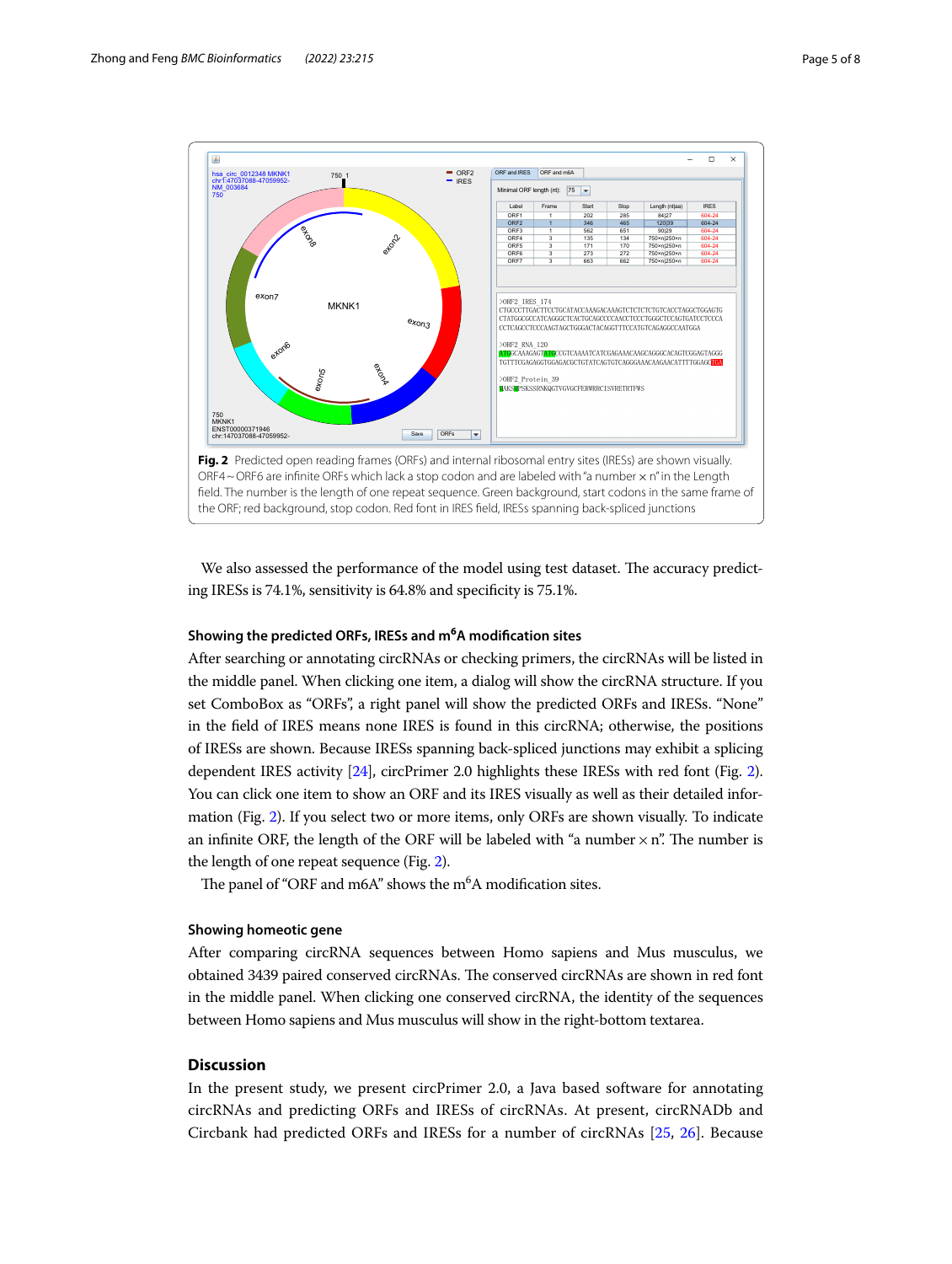Circbank only shows the ORF size and locations of IRESs, users are unable to obtain ORF locations or sequences, and users have to extract IRES sequences manually. In addition, Circbank used IRESfnder [[27](#page-7-4)] to predict IRESs, which has been reported to have some obvious shortcomings [[6\]](#page-6-5). circRNADb predicted IRESs using VIPS, a tool for predicting viral IRESs [\[28](#page-7-5)]. Both tools are unable to show ORFs and IRESs for novel circRNAs. Therefore, circPrimer 2.0 is the first tool specifically designed to predict ORFs and IRESs of circRNAs.

# **Conclusions**

We demonstrated the reliability of circPrimer 2.0 in predicting ORFs and IRESs. CircPrimer 2.0 shows the positions of ORFs, IRESs and  $m<sup>6</sup>A$  sites visually. Users can perform the predication with preferred parameters using command-line interface. CircPrimer 2.0 shows conserved circRNAs and identities between Homo sapiens and Mus musculus. In summary, circPrimer 2.0 is an easy-to-use software annotating circR-NAs and predicting translation potential of circRNAs.

## **Availability and requirements**

Project name: circPrimer 2.0 Project home page: [www.bio-inf.cn](http://www.bio-inf.cn) Operating system(s): Window, Mac OS X, Linux, and Solaris Programming language: Java Other requirements: Internet connectivity and Java 1.8.0 or higher License: GNU General Public License version 3.0 (GPL-3.0) Any restrictions to use by non-academics: None.

#### **Abbreviations**

circRNA: Circular RNA; ORF: Open reading frame; IRES: Internal ribosomal entry site.

## **Supplementary Information**

The online version contains supplementary material available at<https://doi.org/10.1186/s12859-022-04705-y>.

<span id="page-5-1"></span><span id="page-5-0"></span>**Additional fle 1:** Python and R scripts as well as the data generated to evaluate the accuracy of circPrimer 2.0 in predicting open reading frames.

**Additional fle 2:** Testing accuracy of circPrimer 2.0 in predicting IRESs and ORFs in reported coding circRNAs.

#### **Acknowledgements**

We are grateful to Dick de Ridder in The Delft Bioinformatics Laboratory, Department of Intelligent Systems, Delft University of Technology for his python code fltering 20,872 native sequences.

#### **Author contributions**

JF carried out the programming tasks. SZ designed the application and wrote the manuscript. Both authors approved the fnal version of the manuscript.

# **Funding**

This study was funded by the Special Foundation for National Science and Technology Basic Research Program of China (2019FY101200), National Natural Science Foundation of China (grant number 81602551) and the Young Talents Program of Jiangsu Cancer Hospital (QL201810). The funding body played no role in the design of the study and collection, analysis, and interpretation of data or in writing the manuscript.

#### **Availability of data and materials**

The datasets analysed during the current study are available in the Bitbucket repository, [https://bitbucket.org/alexeyg](https://bitbucket.org/alexeyg-com/irespredictor)[com/irespredictor](https://bitbucket.org/alexeyg-com/irespredictor).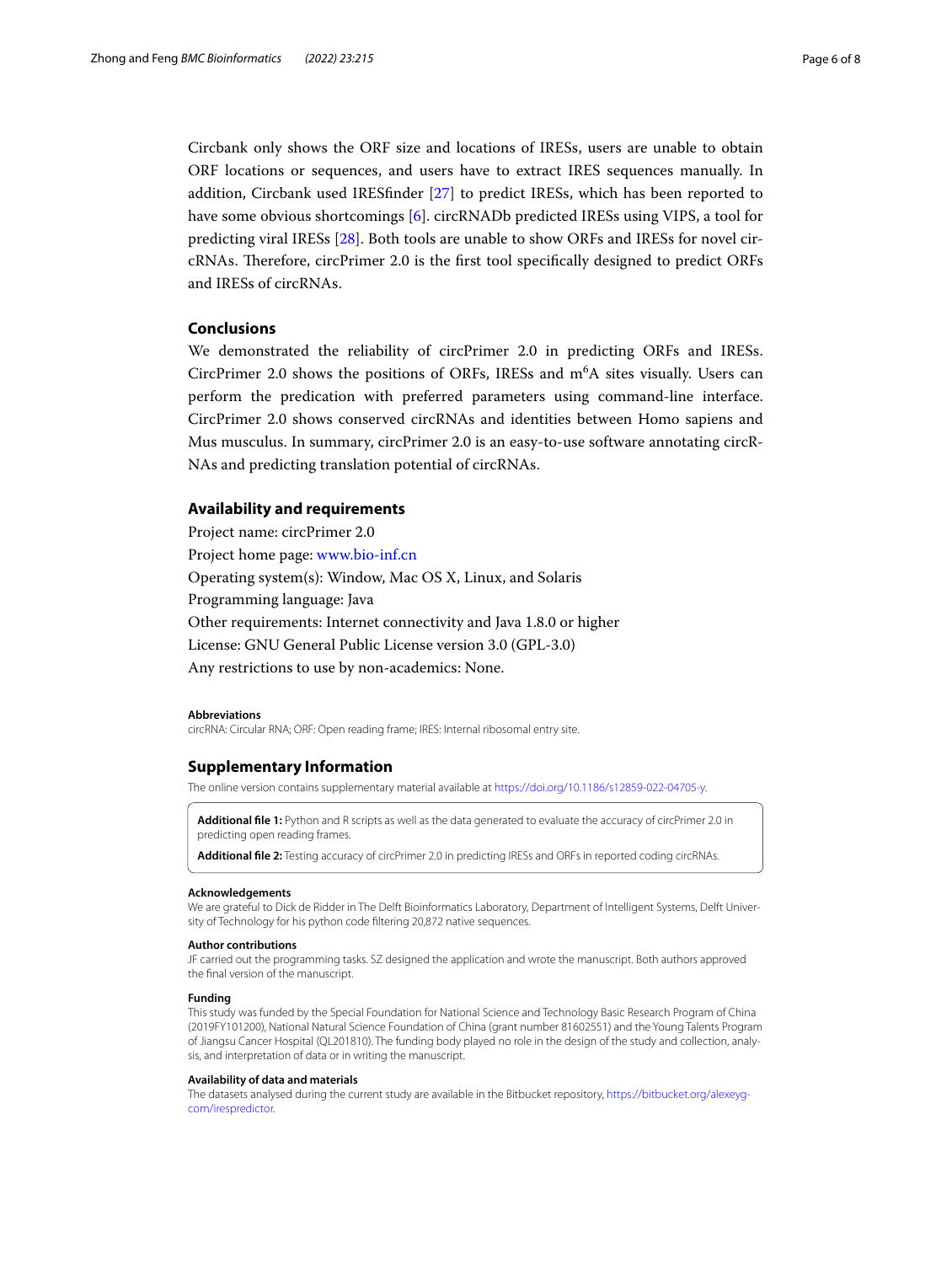# **Declarations**

**Ethics approval and consent to participate** Not applicable.

**Consent for publication** Not applicable.

#### **Competing interests**

The authors declare that they have no competing interests.

#### **Author details**

<sup>1</sup> Center of Clinical Laboratory Science, The Affiliated Cancer Hospital of Nanjing Medical University & Jiangsu Cancer Hospital & Jiangsu Institute of Cancer Research, Nanjing 210009, China. <sup>2</sup>Department of Medical Oncology, The Affiliated Cancer Hospital of Nanjing Medical University & Jiangsu Cancer Hospital & Jiangsu Institute of Cancer Research, Baiziting 42, Nanjing 210009, China.

Received: 7 July 2021 Accepted: 29 April 2022 Published online: 06 June 2022

## **References**

- <span id="page-6-0"></span>1. Zhong S, Zhou S, Yang S, Yu X, Xu H, Wang J, Zhang Q, Lv M, Feng J. Identifcation of internal control genes for circular RNAs. Biotechnol Lett. 2019;41(10):1111–9.
- <span id="page-6-1"></span>2. Arnaiz E, Sole C, Manterola L, Iparraguirre L, Otaegui D, Lawrie CH. CircRNAs and cancer: Biomarkers and master regulators. Semin Cancer Biol. 2019;58:90–9.
- <span id="page-6-2"></span>3. Pamudurti NR, Bartok O, Jens M, Ashwal-Fluss R, Stottmeister C, Ruhe L, Hanan M, Wyler E, Perez-Hernandez D, Ramberger E, et al. Translation of CircRNAs. Mol Cell. 2017;66(1):9-21e27.
- <span id="page-6-3"></span>4. Tang C, Xie Y, Yu T, Liu N, Wang Z, Woolsey RJ, Tang Y, Zhang X, Qin W, Zhang Y. m6A-dependent biogenesis of circular RNAs in male germ cells. Cell Res. 2020;30(3):211–28.
- <span id="page-6-4"></span>Yang Y, Fan X, Mao M, Song X, Wu P, Zhang Y, Jin Y, Yang Y, Chen L-L, Wang Y. Extensive translation of circular RNAs driven by N 6-methyladenosine. Cell Res. 2017;27(5):626–41.
- <span id="page-6-5"></span>6. Wang J, Gribskov M. IRESpy: an XGBoost model for prediction of internal ribosome entry sites. BMC Bioinform. 2019;20(1):409.
- <span id="page-6-6"></span>7. Zhong S, Wang J, Zhang Q, Xu H, Feng J. CircPrimer: a software for annotating circRNAs and determining the specifcity of circRNA primers. BMC Bioinform. 2018;19(1):292.
- <span id="page-6-7"></span>8. Mo D, Li X, Raabe CA, Cui D, Vollmar JF, Rozhdestvensky TS, Skryabin BV, Brosius J. A universal approach to investigate circRNA protein coding function. Sci Rep. 2019;9(1):11684.
- <span id="page-6-8"></span>9. Abe N, Matsumoto K, Nishihara M, Nakano Y, Shibata A, Maruyama H, Shuto S, Matsuda A, Yoshida M, Ito Y, et al. Rolling circle translation of circular RNA in living human cells. Sci Rep. 2015;5:16435.
- <span id="page-6-9"></span>10. Gritsenko AA, Weingarten-Gabbay S, Elias-Kirma S, Nir R, de Ridder D, Segal E. Sequence features of viral and human internal ribosome entry sites predictive of their activity. PLoS Comput Biol. 2017;13(9): e1005734.
- <span id="page-6-10"></span>11. Tang Y, Chen K, Song B, Ma J, Wu X, Xu Q, Wei Z, Su J, Liu G, Rong R, et al. m6A-Atlas: a comprehensive knowledgebase for unraveling the N6-methyladenosine (m6A) epitranscriptome. Nucleic Acids Res. 2021;49(D1):D134–43.
- <span id="page-6-11"></span>12. Zhang Y, Hamada M. DeepM6ASeq: prediction and characterization of m6A-containing sequences using deep learning. BMC Bioinform. 2018;19(Suppl 19):524.
- <span id="page-6-12"></span>13. Zhou Y, Zeng P, Li YH, Zhang Z, Cui Q. SRAMP: prediction of mammalian N6-methyladenosine (m6A) sites based on sequence-derived features. Nucleic Acids Res. 2016;44(10): e91.
- <span id="page-6-13"></span>14. Zhang M, Huang N, Yang X, Luo J, Yan S, Xiao F, Chen W, Gao X, Zhao K, Zhou H, et al. A novel protein encoded by the circular form of the SHPRH gene suppresses glioma tumorigenesis. Oncogene. 2018;37(13):1805–14.
- <span id="page-6-16"></span>15. Legnini I, Di Timoteo G, Rossi F, Morlando M, Briganti F, Sthandier O, Fatica A, Santini T, Andronache A, Wade M, et al. Circ-ZNF609 Is a circular RNA that can be translated and functions in Myogenesis. Mol Cell. 2017;66(1):22-37.e29.
- <span id="page-6-14"></span>16. Gu C, Zhou N, Wang Z, Li G, Kou Y, Yu S, Feng Y, Chen L, Yang J, Tian F. circGprc5a promoted bladder oncogenesis and metastasis through Gprc5a-targeting peptide. Mol Ther Nucleic Acids. 2018;13:633–41.
- <span id="page-6-17"></span>17. Yang Y, Gao X, Zhang M, Yan S, Sun C, Xiao F, Huang N, Yang X, Zhao K, Zhou H, et al. Novel role of FBXW7 circular RNA in repressing glioma tumorigenesis. J Natl Cancer Inst. 2018;110(3):304–15.
- 18. Zhang M, Zhao K, Xu X, Yang Y, Yan S, Wei P, Liu H, Xu J, Xiao F, Zhou H, et al. A peptide encoded by circular form of LINC-PINT suppresses oncogenic transcriptional elongation in glioblastoma. Nat Commun. 2018;9(1):4475.
- 19. Liang WC, Wong CW, Liang PP, Shi M, Cao Y, Rao ST, Tsui SK, Waye MM, Zhang Q, Fu WM, et al. Translation of the circular RNA circbeta-catenin promotes liver cancer cell growth through activation of the Wnt pathway. Genome Biol. 2019;20(1):84.
- 20. Xia X, Li X, Li F, Wu X, Zhang M, Zhou H, Huang N, Yang X, Xiao F, Liu D, et al. A novel tumor suppressor protein encoded by circular AKT3 RNA inhibits glioblastoma tumorigenicity by competing with active phosphoinositide-dependent Kinase-1. Mol Cancer. 2019;18(1):131.
- <span id="page-6-15"></span>21. Zheng X, Chen L, Zhou Y, Wang Q, Zheng Z, Xu B, Wu C, Zhou Q, Hu W, Wu C, et al. A novel protein encoded by a circular RNA circPPP1R12A promotes tumor pathogenesis and metastasis of colon cancer via Hippo-YAP signaling. Mol Cancer. 2019;18(1):47.
- <span id="page-6-18"></span>22. Li J, Ma M, Yang X, Zhang M, Luo J, Zhou H, Huang N, Xiao F, Lai B, Lv W, et al. Circular HER2 RNA positive triple negative breast cancer is sensitive to Pertuzumab. Mol Cancer. 2020;19(1):142.